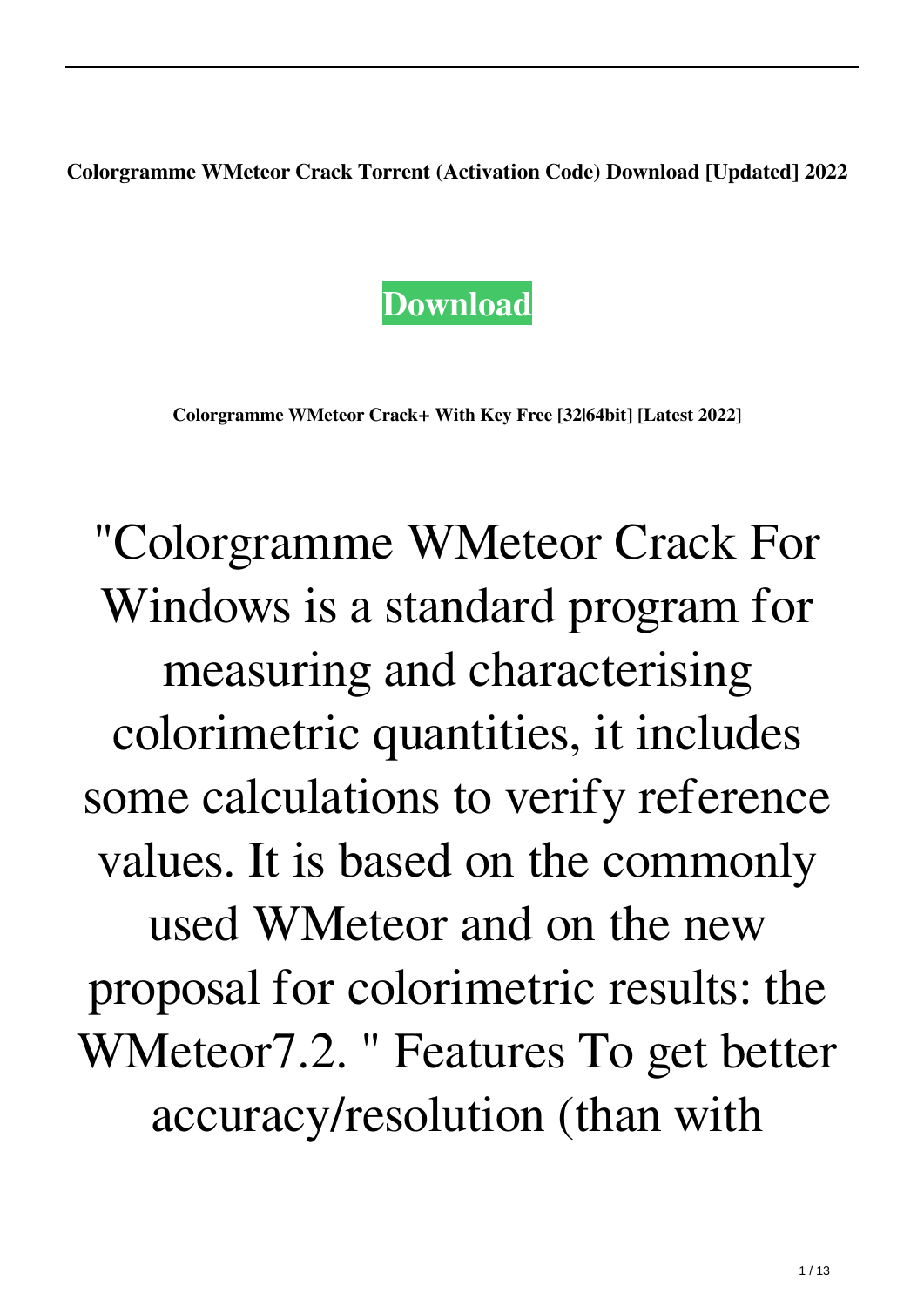WMeteor), it's possible to use values for colorimetric parameters that represent the light source. Colorgramme WMeteor Crack For Windows will calculate the reference colorimetric value of the light source and compares it with the readings that we receive. The light source could be the Illuminant E or D, The measurement could be the tristimulus values or one of the colorimetric parameters. As an example, if we have a light source (of temperature of 5000K) and we want to compare a datum and an another datum that is not previously stored in Colorgramme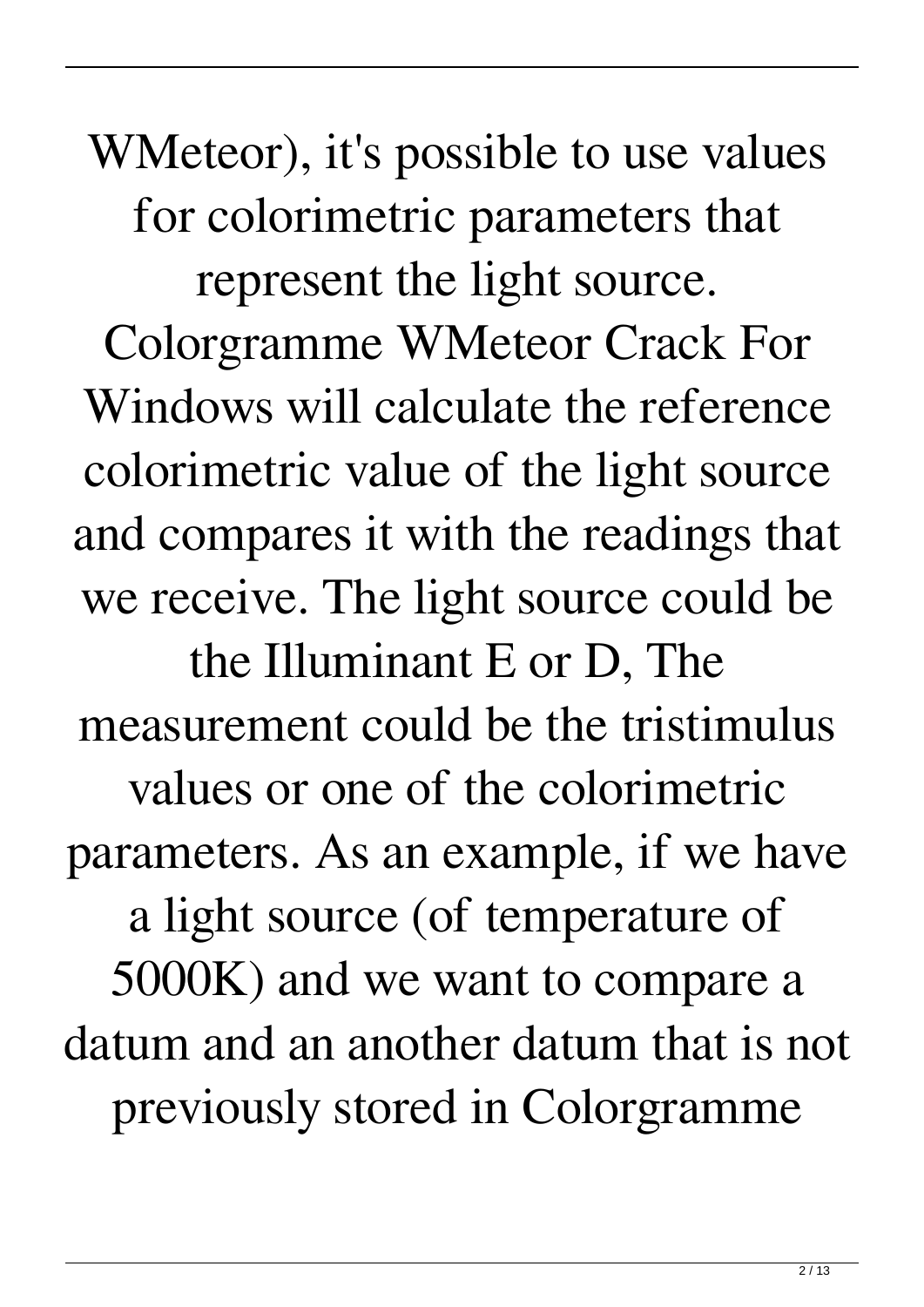WMeteor, we can write in the "Show Reference" window the values that represent the light source: S5E=5000 S5D=5000 where: S5E is the light source e in Kelvin of the Colorgramme WMeteor S5D is the light source D in Kelvin of the Colorgramme WMeteor For instance: 6000K (26000K) We can set to the "Calculation Mode" window and put to "Averaged R" and "Averaged G" the threshold values that we have: R=10.9 G=13.0 The thresholds are the values in the "Averaged R" window, but if we want to vary the values we have to put the threshold values in the "Monitor R"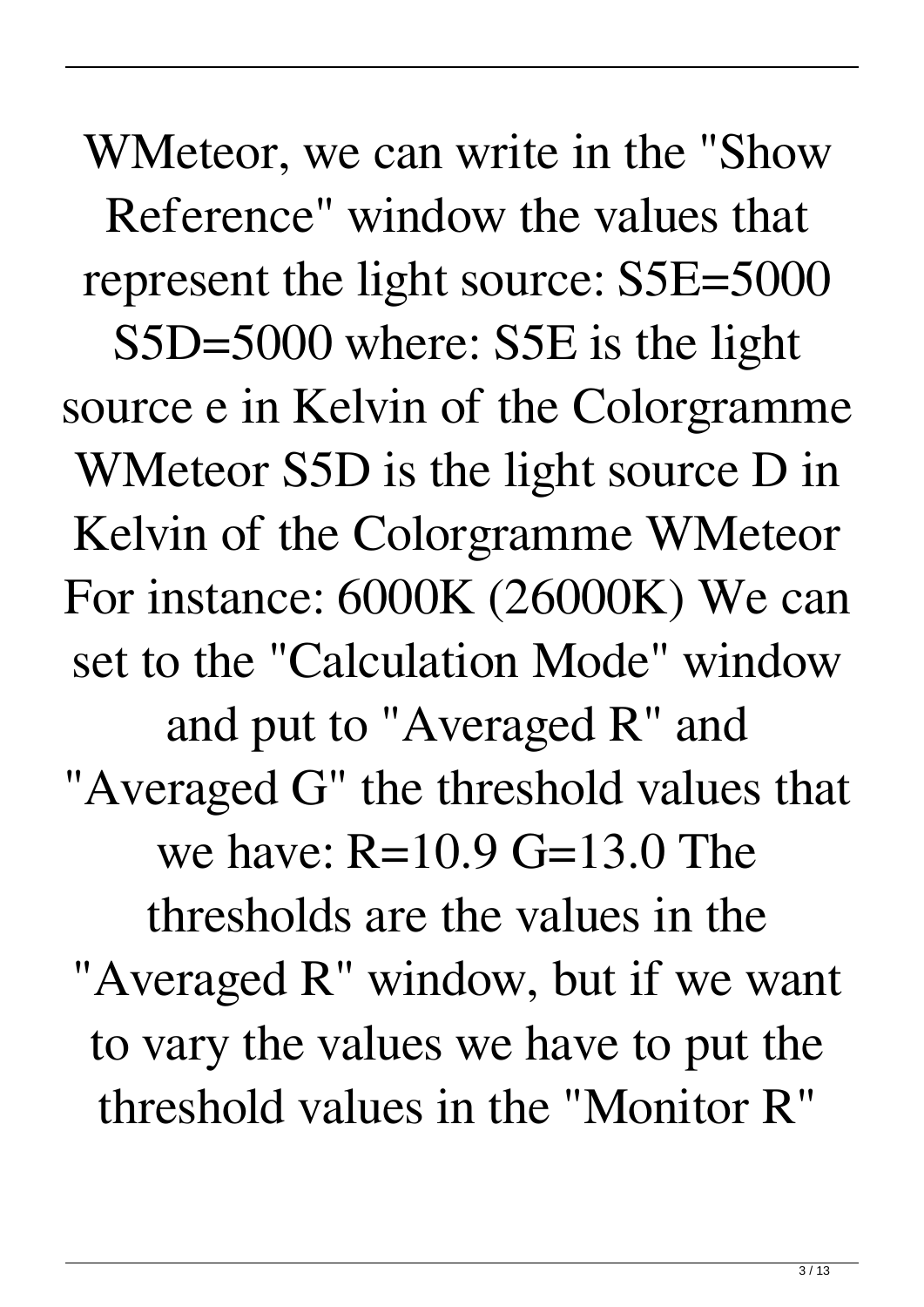window: In this case, we have calculated a different value for the reference, but Colorgramme WMeteor still use the other colorimetric parameter for calculate the threshold values. In the "Monitor R" window we can see the values that it has calculated: In this case, we can set to the "Calculation Mode" window and put to "Averaged R" and "Averaged G" the threshold values that we have:  $R=10.9$  G=13.0 The thresholds are the values in the "Averaged R" window, but if we

**Colorgramme WMeteor Crack + Free [32|64bit]**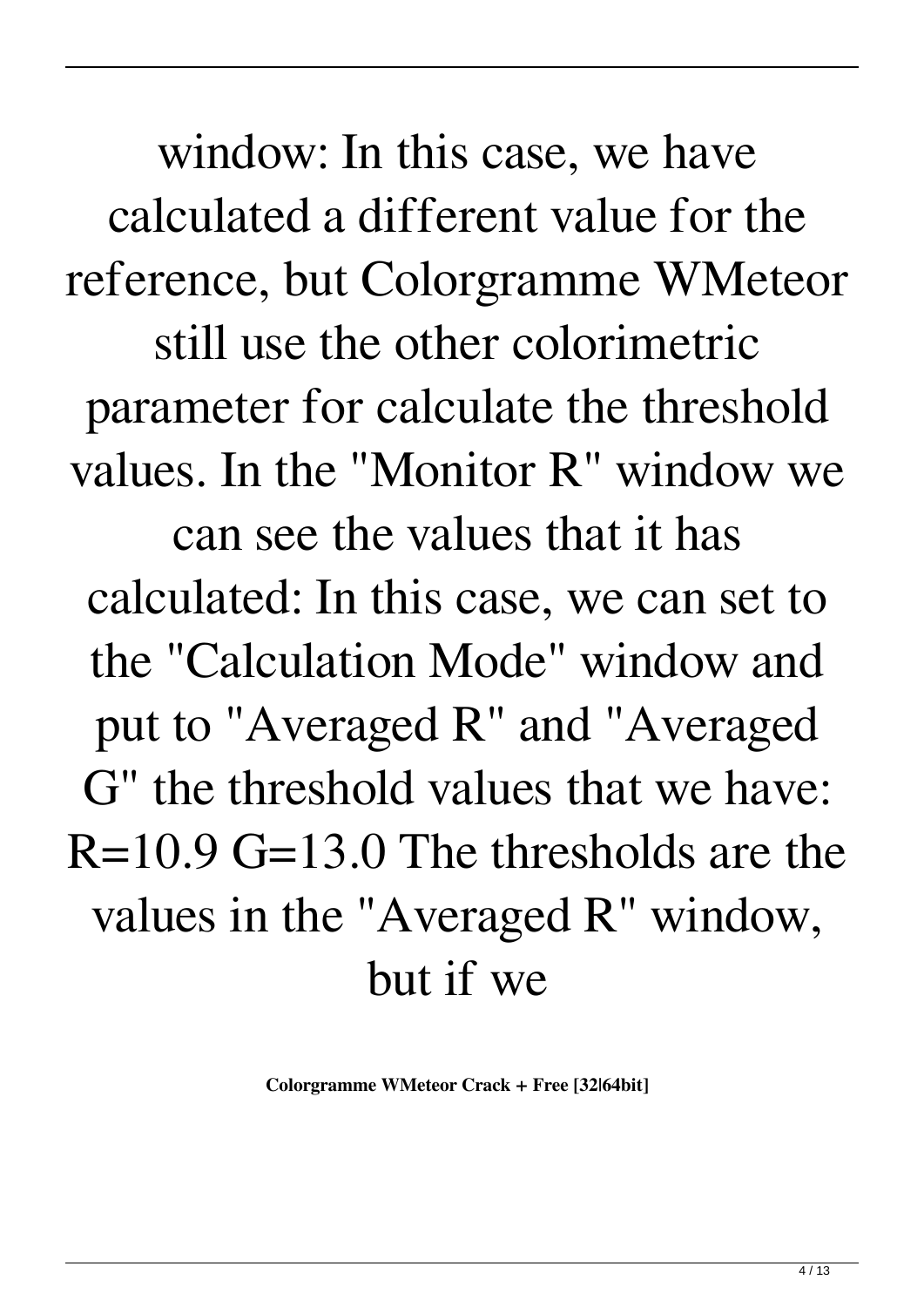A process capable of detecting a single keystroke on a data stream (C40). C40: The C40 is a standard ASCII character created by American National Standards Institute (ANSI). C40 HARDWARES: A C40 keystroke RESOURCE: Not available KEYCOMMAND: Keystroke C40 MODE: Off C40 MOBILE: On C40 SPLIT: Standard START ADDRESS: 0x00 END ADDRESS: 0x1C HARDWARE ACCELERATION: Off KEYALGO: Expected key set mode KEYLEN: 40bit KEYALGO: Expected key set mode BINLEN: 1byte KEYALGO: Expected key set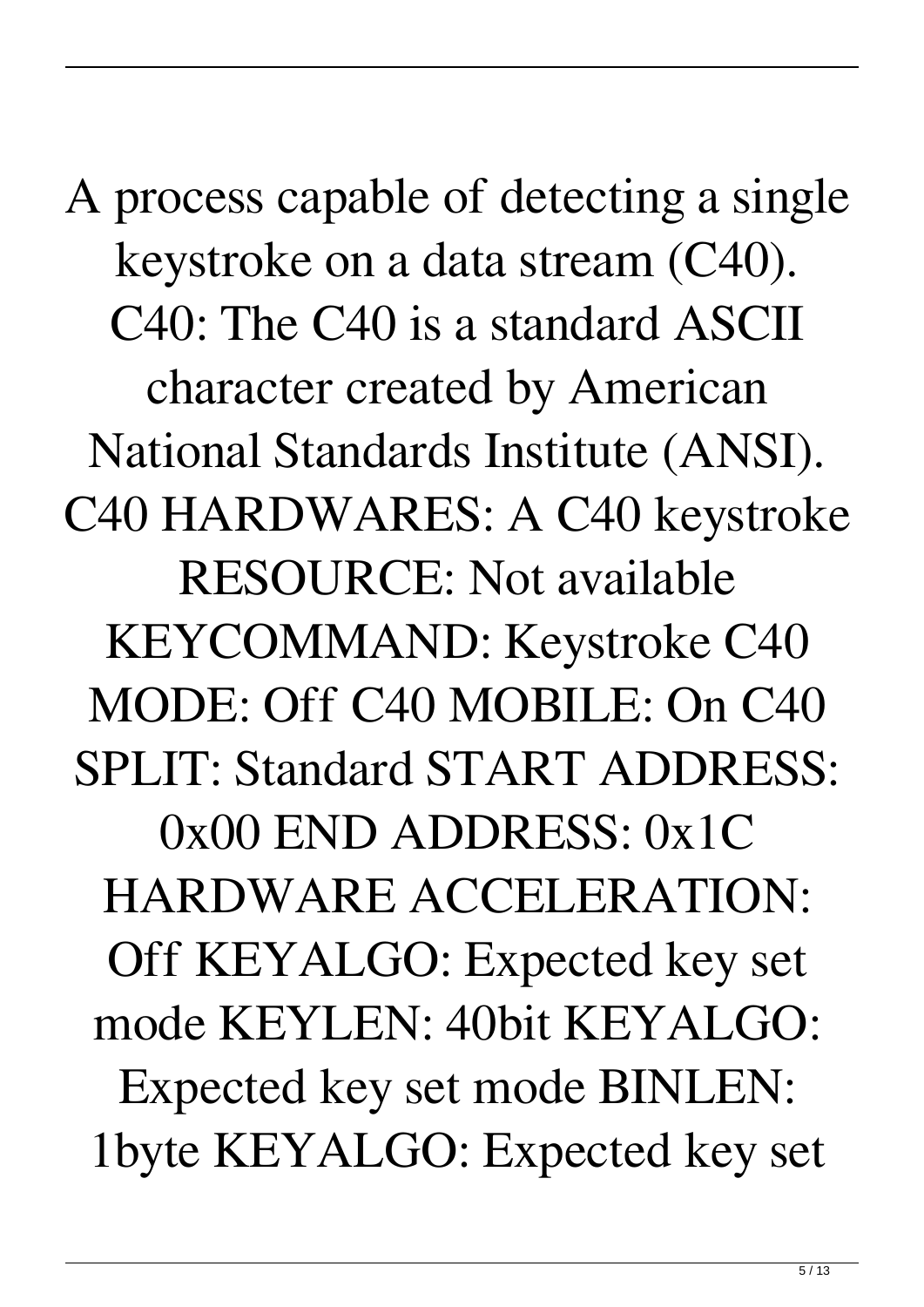mode KEYALGO: Expected key set mode BINLEN: 1byte KEYALGO: Expected key set mode BINLEN: 1byte KEYALGO: Expected key set mode BINLEN: 1byte MISC: It's not used KEYALGO: Expected key set mode NOTE: This is a standard command which works on keystrokes only Defines general command options ORDER An order to handle the data type. For example if keynumber is '0' when command 'KEY' is given will be used that order for bytes. If not order not match keynum will ignore the command. This value is only take into account if string command is given.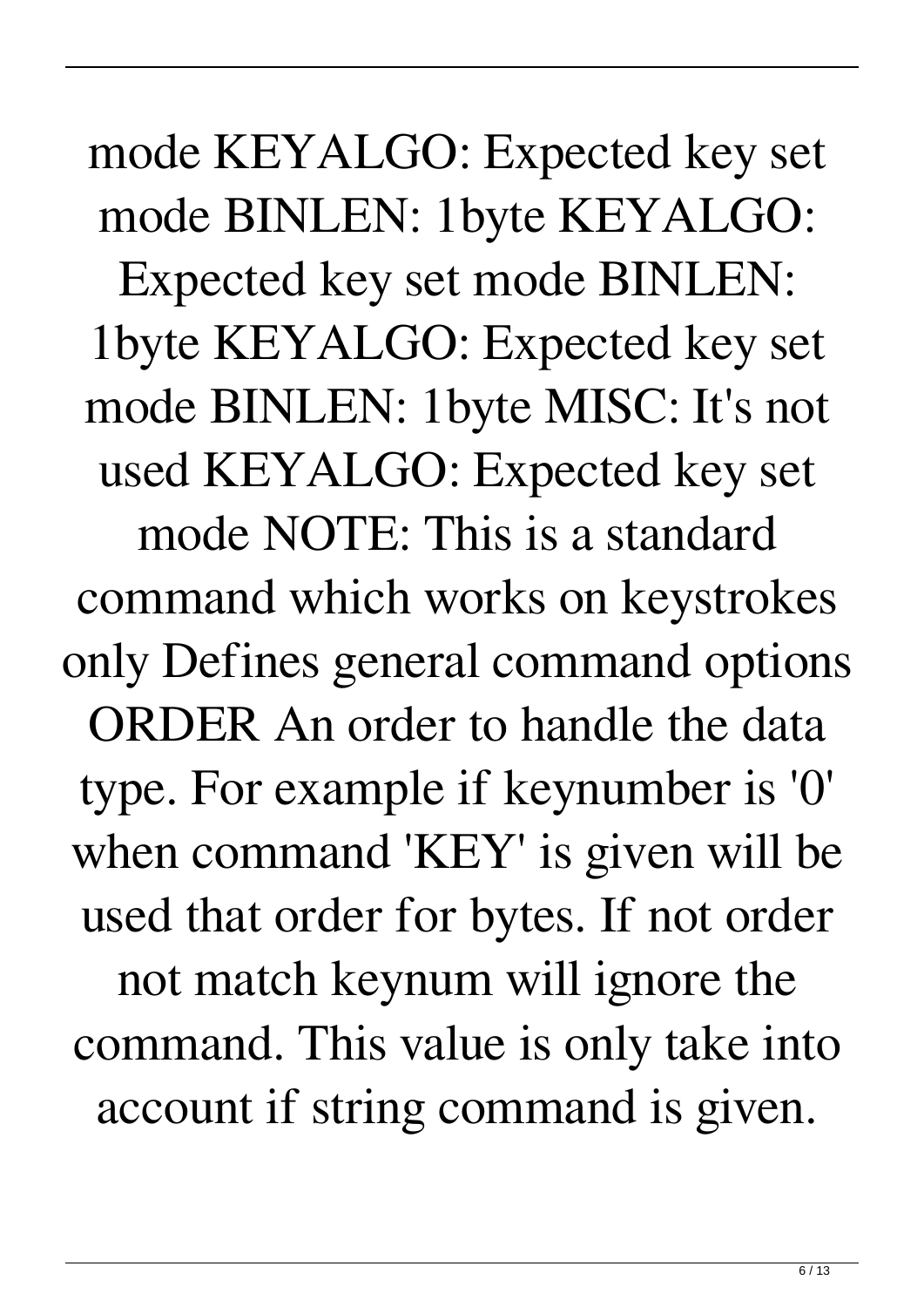ORDER: Not available STRING: String command DEFY: It's only used for String command CMDOPTIONS: Use this command to define the options in a string. It's a null terminated list of 4 bytes. CMDOPTIONS: Not available KEYALGO: Expected key set mode SPD: Keystroke speed (value must be between 0.001 to 100.000000) DEFY 81e310abbf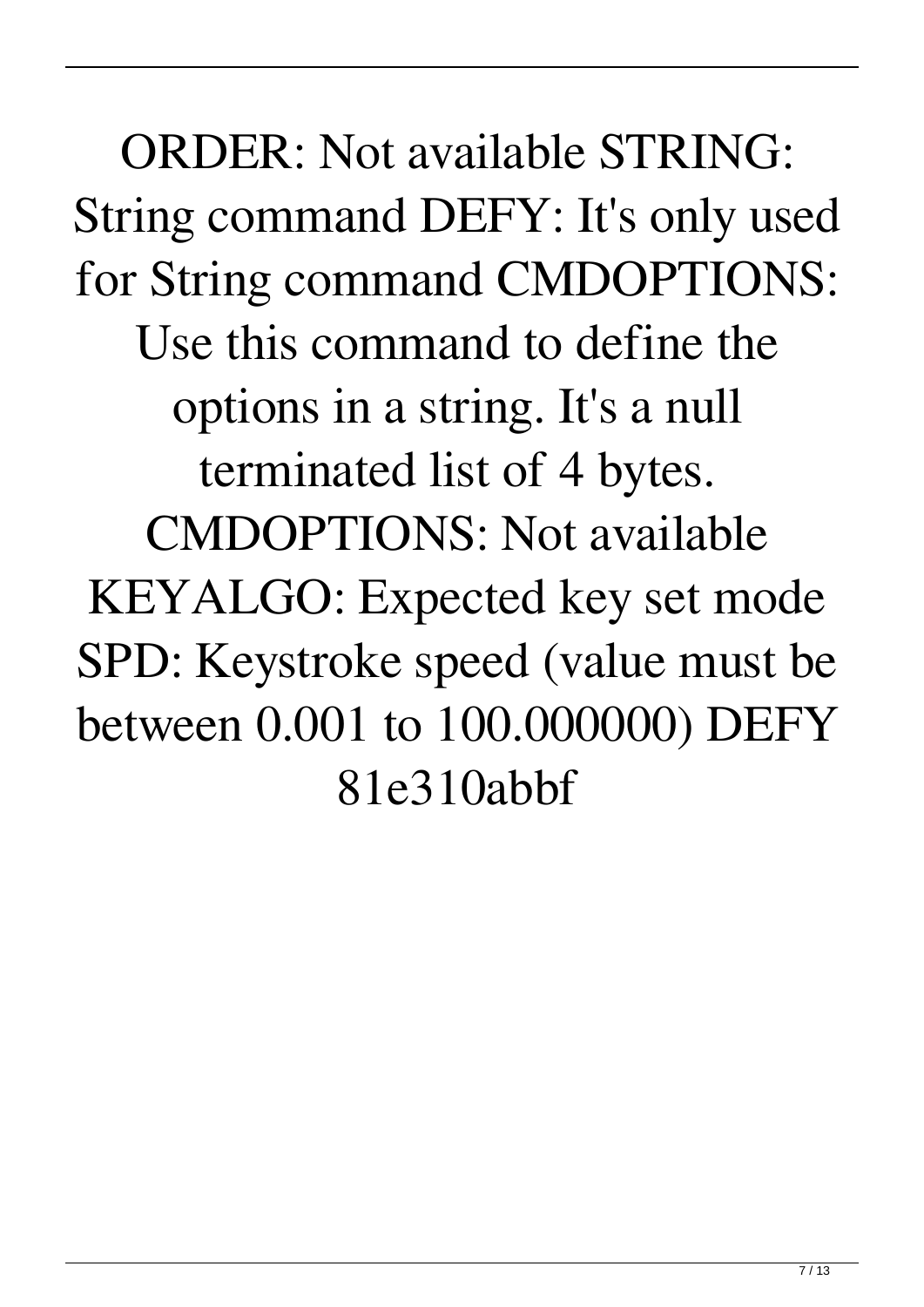**Colorgramme WMeteor Crack With Keygen (Final 2022)**

## P3:Meteorological parameter time is detected

**What's New In?**

A: I do not know meteor program very well, but I can suggest you to read the following Q: Intent onResume() not called on OnClick event I have an app with 3 different activities. In these activities, there are a few button events that I want to handle differently depending on which activity it is currently on. I have a bit of code like this: protected void onCreate(Bundle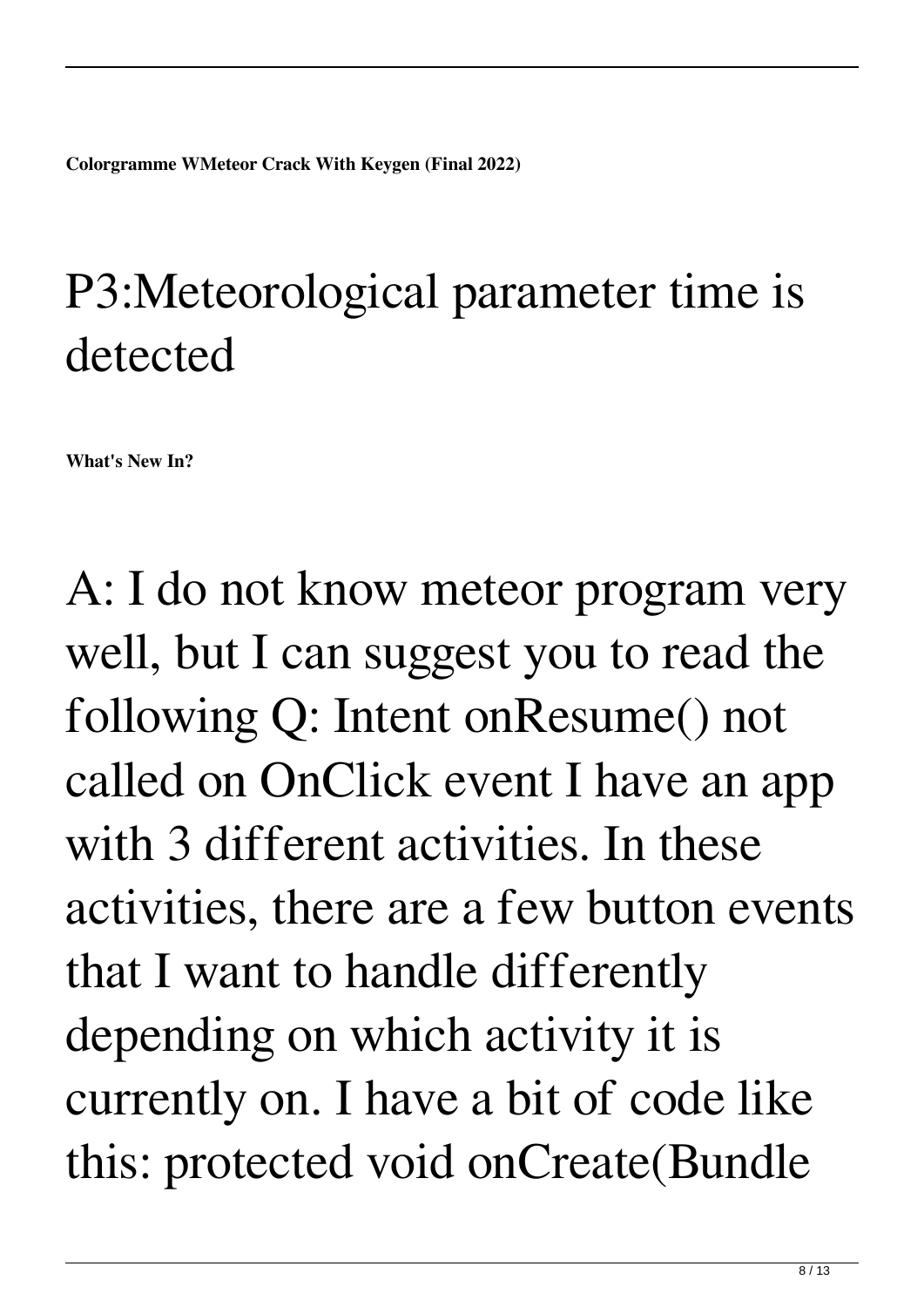$9 / 13$ 

savedInstanceState) { super.onCreate(savedInstanceState); se tContentView(R.layout.activity\_main);  $buttons = new Button[3]$ ; buttons[0] = (Button) findViewById(R.id.button);  $buttons[1] = (Button)$ findViewById(R.id.button1);  $buttons[2] = (Button)$ findViewById(R.id.button2); buttons[0].setOnClickListener(this); buttons[1].setOnClickListener(this); buttons[2].setOnClickListener(this); and then later @Override protected void onResume() { super.onResume(); setMode(0); } This works on the first two buttons, but not the third. The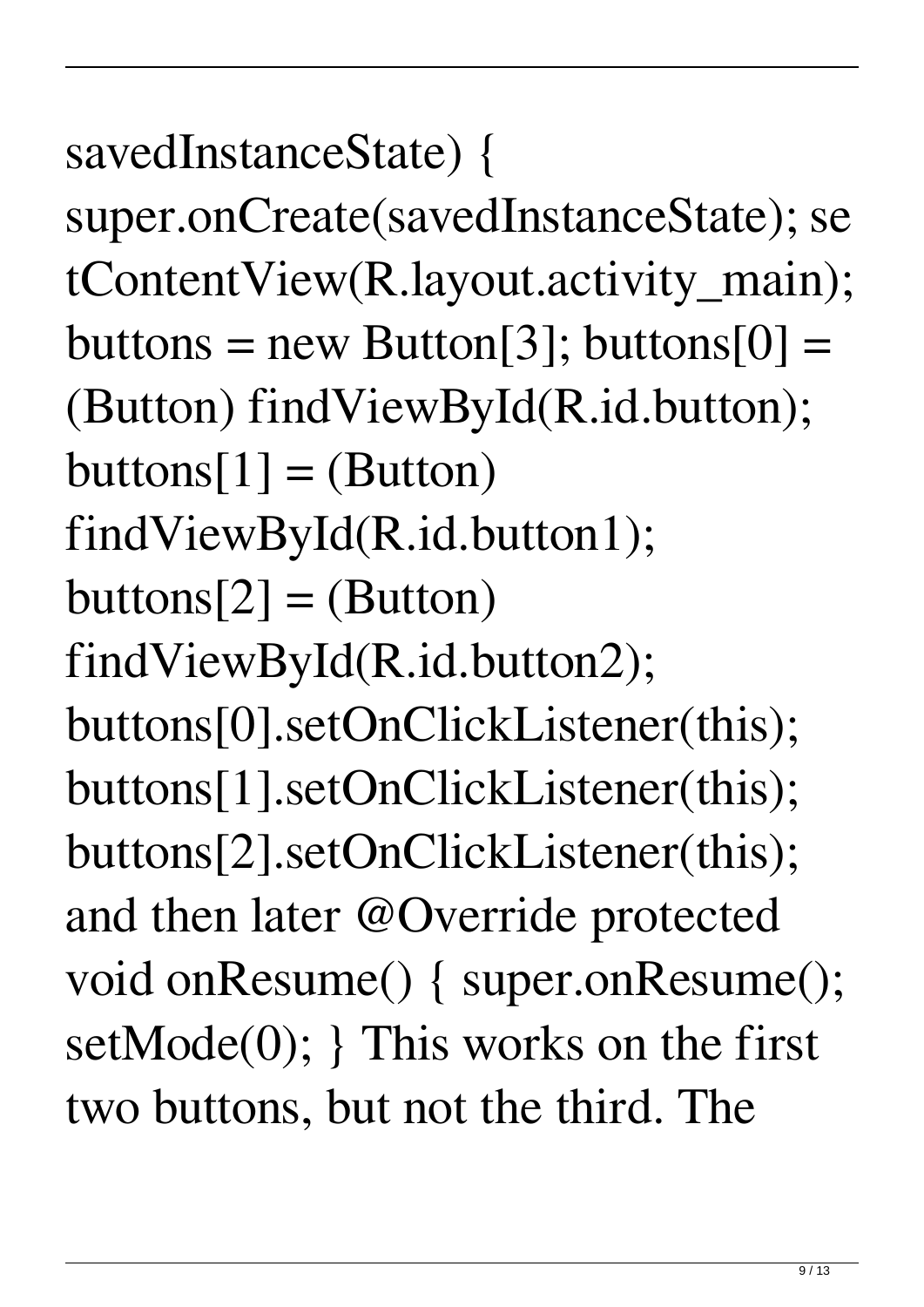third button just sits there as a gray box. If I click on it, it works perfectly. After some research, I found that setOnClickListener is equivalent to setOnTouchListener and that is the one that is causing the problem. I tried to change the function from onResume to onTouch to make it work, but I get a cast error and I am not sure how to fix it. A: You should not override the method onResume(), that's a method from the framework. What you do is override the method onTouch(). You can do this in your first Button's onTouchListener: @Override public boolean onTouch(View v,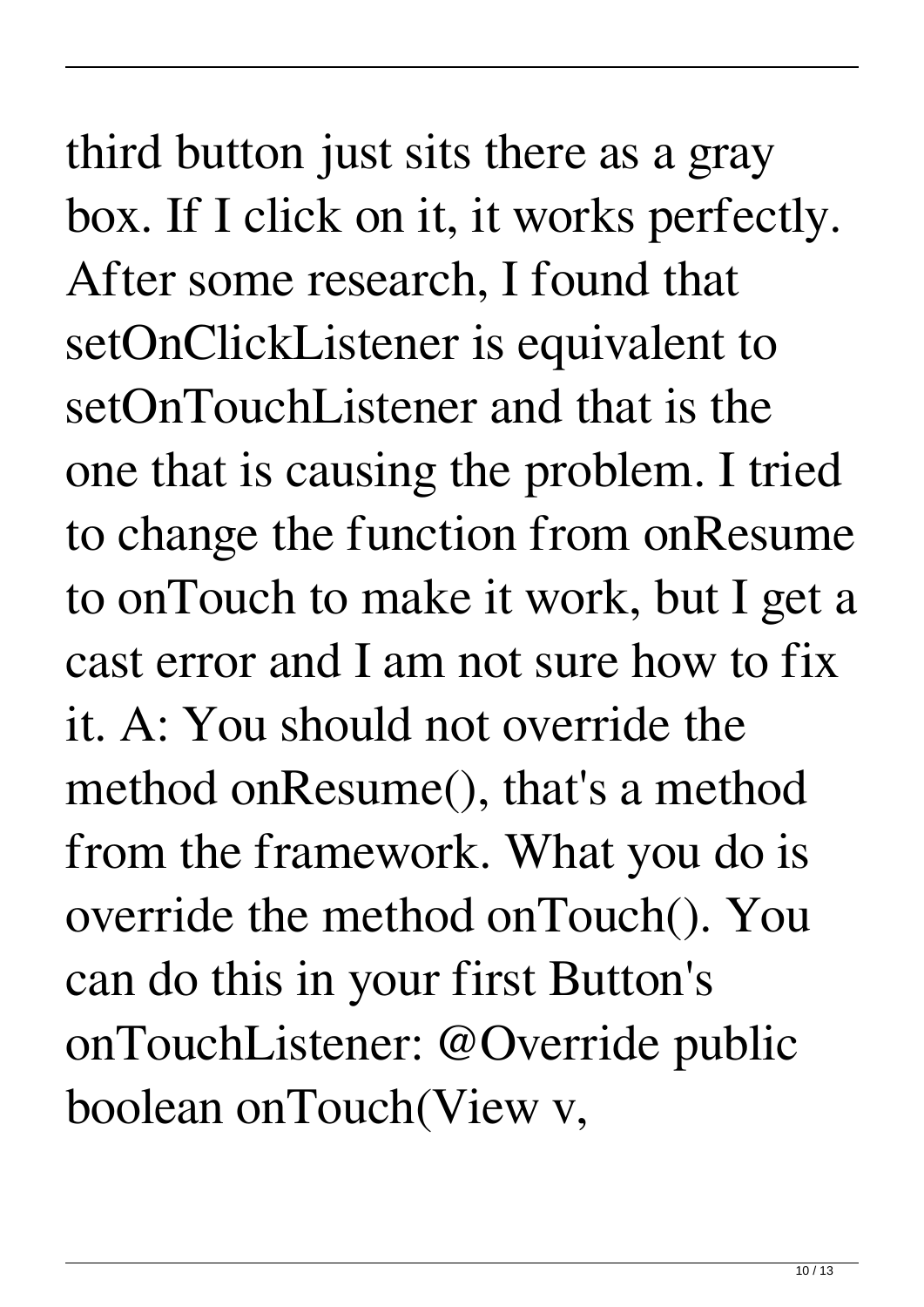MotionEvent event)  $\{$  int action  $=$ event.getAction(); switch (action) { case MotionEvent.ACTION\_DOWN: setMode(0);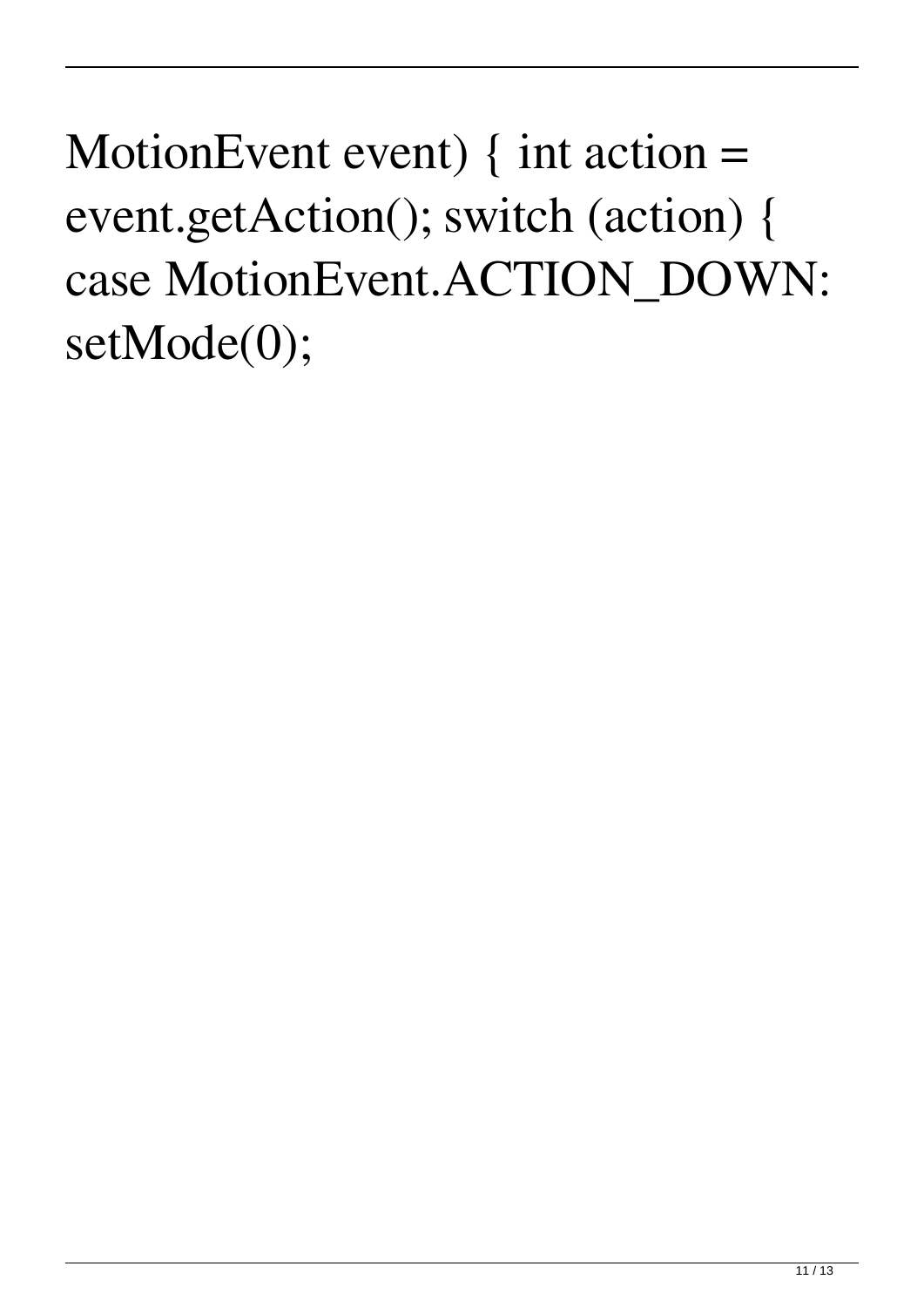Windows Mac OS X Linux You need a graphics card, monitor and a power supply capable of 60 Hz refresh rate. Minimum resolution: 1600x1200 Recommended resolution: 1920x1080 About The core concepts are more or less "the same" for all the games in this collection, with subtle tweaks for specific games. What is CS:GO all about? The Counter-Strike (CS) series has been around for ages. For those of you who didn't play it before, you are basically a spy